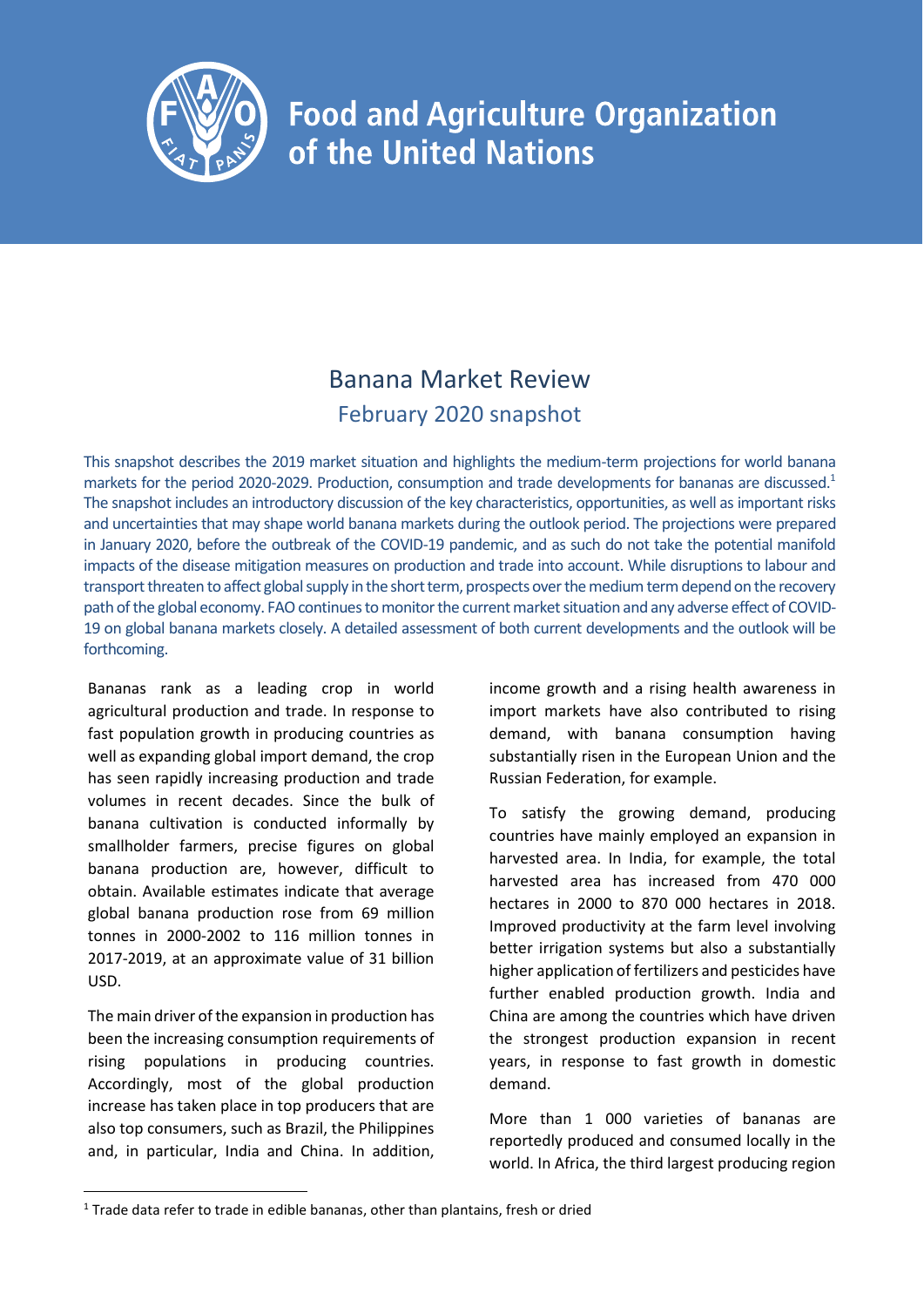of bananas globally, some 70-80 per cent of production are local varieties, mostly cooking bananas that contribute importantly to food security in the region. However, due to the informality of production and trade in most consuming regions, data and information on these local varieties remain largely unavailable.

The most commercialized banana variety is the Cavendish type, which is estimated to account for around 40-50 percent of global production. This variety is able to achieve high yields per hectare and, due to its short stems, is less prone to damage from environmental influences such as storms. Cavendish banana plantations are also able to recover from natural disasters quickly given their short time to maturity of approximately nine months. Virtually all exported bananas are Cavendish, which are better suited to international trade than other varieties as they are more resilient to the effects of global travel. Cavendish are also the major type of bananas produced and consumed in China, and account for one quarter of production and consumption of bananas in India.

Based on 2017 figures, the global banana export industry generates around 12 billion USD per year. However, it is important to note that only around 15 percent of the total global banana production is traded in the international market; the rest is consumed locally, most importantly in large producing countries such as India, China, and Brazil, and in some African countries where bananas contribute largely to people's diets. In many producing regions, per capita consumption of all types of bananas well exceeds 100 kg per year. Available data also suggest that bananas provide up to 25 per cent of the daily calorie intake in rural areas of producing countries. In the exporting countries meanwhile, which are mostly low-income economies, revenue from banana production and trade can weigh substantially in agriculture GDP. For instance, banana revenue represented about 30 per cent of agricultural export revenue in Ecuador in 2018, and 15 per cent in Guatemala.

Besides the adverse effects of extreme weather events, Banana Fusarium Wilt disease, which has been severely affecting banana plantations in several growing regions since the late 19th century, continues to be of serious concern to the global banana industry. The currently expanding strain of the disease, described as Tropical Race 4 (TR4), poses particularly elevated risks to global banana supplies as it can affect a much broader range of banana and plantain cultivars than other strains of Fusarium wilt. In addition, there is currently no effective fungicide or other eradication method that is capable of eliminating TR4. In affected plants, the disease can quickly cause a total yield loss. According to official information, TR4 is currently confirmed in 17 countries, predominantly in South and Southeast Asia.<sup>2</sup> In August 2019, the fungus was officially reported for the first time on banana plantations in Latin America, in the northeastern region of La Guajira, Colombia. The discovery of Fusarium wilt TR4 in the world's largest exporting region, Latin America and the Caribbean, as well as its enduring occurrence in Asia, has caused considerable alarm in the banana export industry. Given the current annual value of production for export and the importance of Cavendish bananas for smallholders in the region, TR4 threatens to cause substantial losses to the sector. To date, few estimates of the additional disease-related expenses to producers are available, but it is clear that Latin American producers and exporters will be faced with significantly higher costs to shield their production from TR4. A recently conducted assessment of the potential economic impact of the TR4 disease on global banana production and trade showed that a further spread of TR4 would, inter alia, entail considerable loss of income and employment in the banana sector in the affected countries as well as significantly higher consumer costs in importing countries, at varying degrees contingent on the

<sup>2</sup> FAO (2019)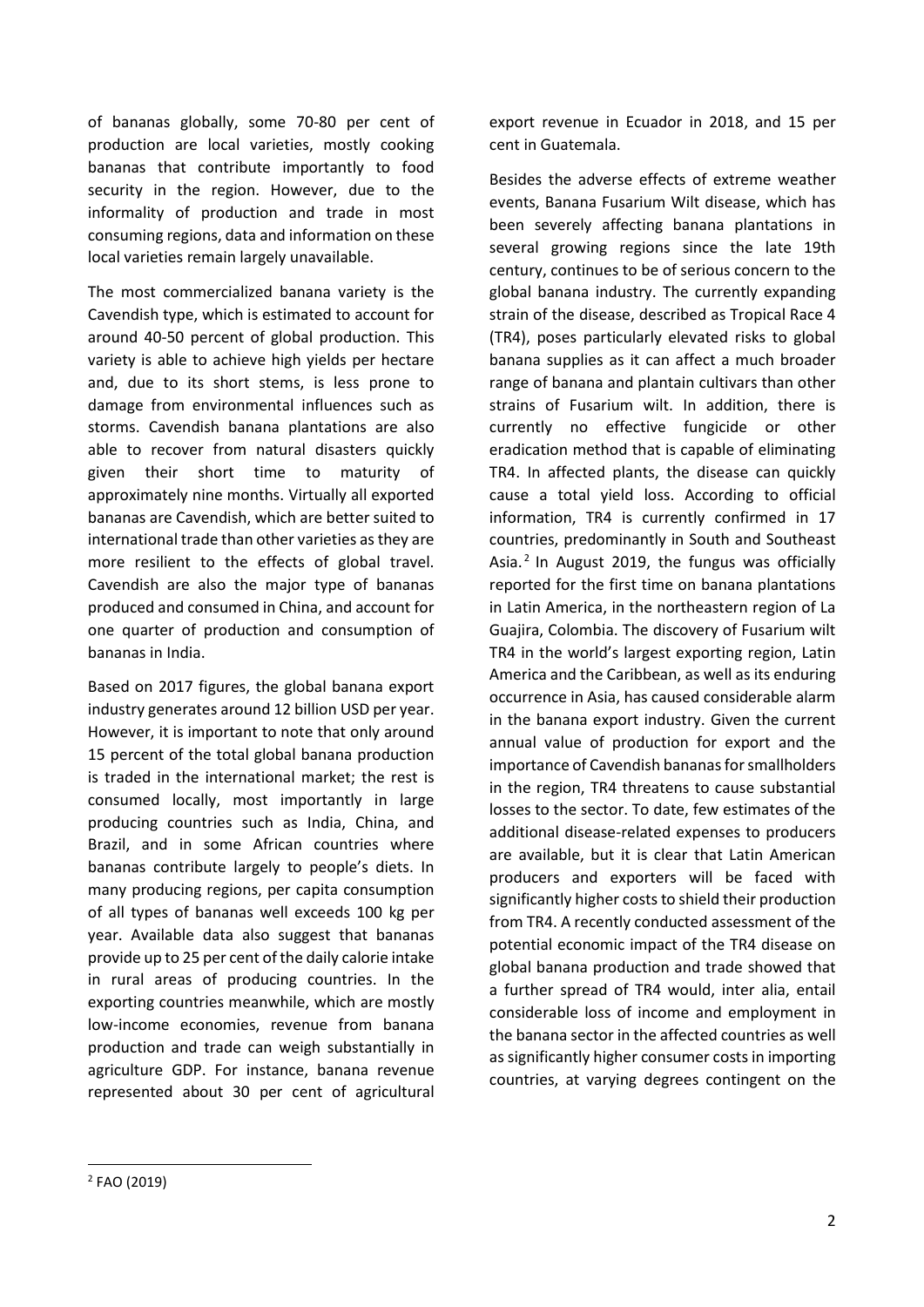actual spread of the disease. <sup>3</sup> These costs would add to the extra costs that are expected to be generated by the adverse impacts of climate change.

## Market situation

Global exports of bananas, excluding plantain, are estimated to have reached a new record high of 20.2 million tonnes in 2019, an increase of 5 per cent compared to 2018. Data from the first nine months of the year indicate that strong supply growth in Ecuador and the Philippines, the two leading exporters, is again chiefly accountable for this rise. Adverse weather conditions attributed to the El Niño weather phenomenon, meanwhile, have continued to affect shipments from several key suppliers, most severely from Costa Rica and the Dominican Republic, and to a lesser extent also from Colombia.

Global net import volumes of bananas are estimated to have reached 18.9 million tonnes in 2019, an estimated increase of 3 per cent compared to 2018. Preliminary data indicate a contraction of 1 and 4 per cent in the two largest net importers, the European Union and the United States, respectively. Conditions of supply outstripping demand continued to significantly suppress prices in both destinations in 2019, particularly during the summer months, when competition from temperate fruits was strong in both the United States and the European Union. Imports by China, meanwhile, are estimated to reach 2.2 million tonnes, following an expansion of 36 per cent from 2018. Chinese import demand for bananas continued to be driven by weather- and disease-related disruptions to domestic production as well as fast income growth and associated changes in consumer preferences. As a result, China expanded its volume share to an estimated 12 per cent of global net imports, overtaking the Russian Federation as the third largest importer of bananas globally.

## Projection highlights

Assuming normal weather conditions and no further spread of banana plant diseases, the current baseline projections expect world production of bananas to grow at 1.5 per cent p.a., to reach 132.6 million tonnes in 2029. Demand for bananas is forecast to become increasingly saturated in most regions and primarily driven by population growth. However, in some rapidly emerging economies – principally in India and China – fast income growth is anticipated to stimulate changing health and nutrition perceptions and support demand for bananas beyond population growth. Accordingly, Asia is expected to remain the leading global producing region at volume share of 51.8 per cent, with India projected to reach 35.5 million tonnes and a per capita consumption of 23.5kg in 2029. Production from the leading exporting region of Latin America and the Caribbean is expected to reach 34.8 million tonnes, encouraged by rising demand from key importing markets, most importantly the European Union, the United States of America, and the Russian Federation. The largest exporters from the region – critically Ecuador, Guatemala, Colombia, and Costa Rica – are all well positioned to benefit from this rise, assuming that production growth can be shielded from the adverse effects of erratic weather events and disease outbreaks. Exports from the Philippines are expected to be mainly driven by burgeoning import demand from China, where per capita consumption is expected to rise by 1.1 per cent p.a., as well as sustained income-driven demand from Japan, the primary export destination for Philippine bananas. Successful disease management and ample investments into yield improvements and area expansion are expected to support export growth from the Philippines on the supply side. As such, the Philippines is set to expand its volume share in global banana exports from 15.6 per cent in the base period to 18.6 per cent in 2029, thereby further consolidating its position as the second leading supplier of bananas globally behind Ecuador. Among the key import markets, the

<sup>&</sup>lt;sup>3</sup> Published in the November 2019 edition of the FAO Food Outlook, pp. 13-20, http://www.fao.org/3/CA6911EN/CA6911EN.pdf